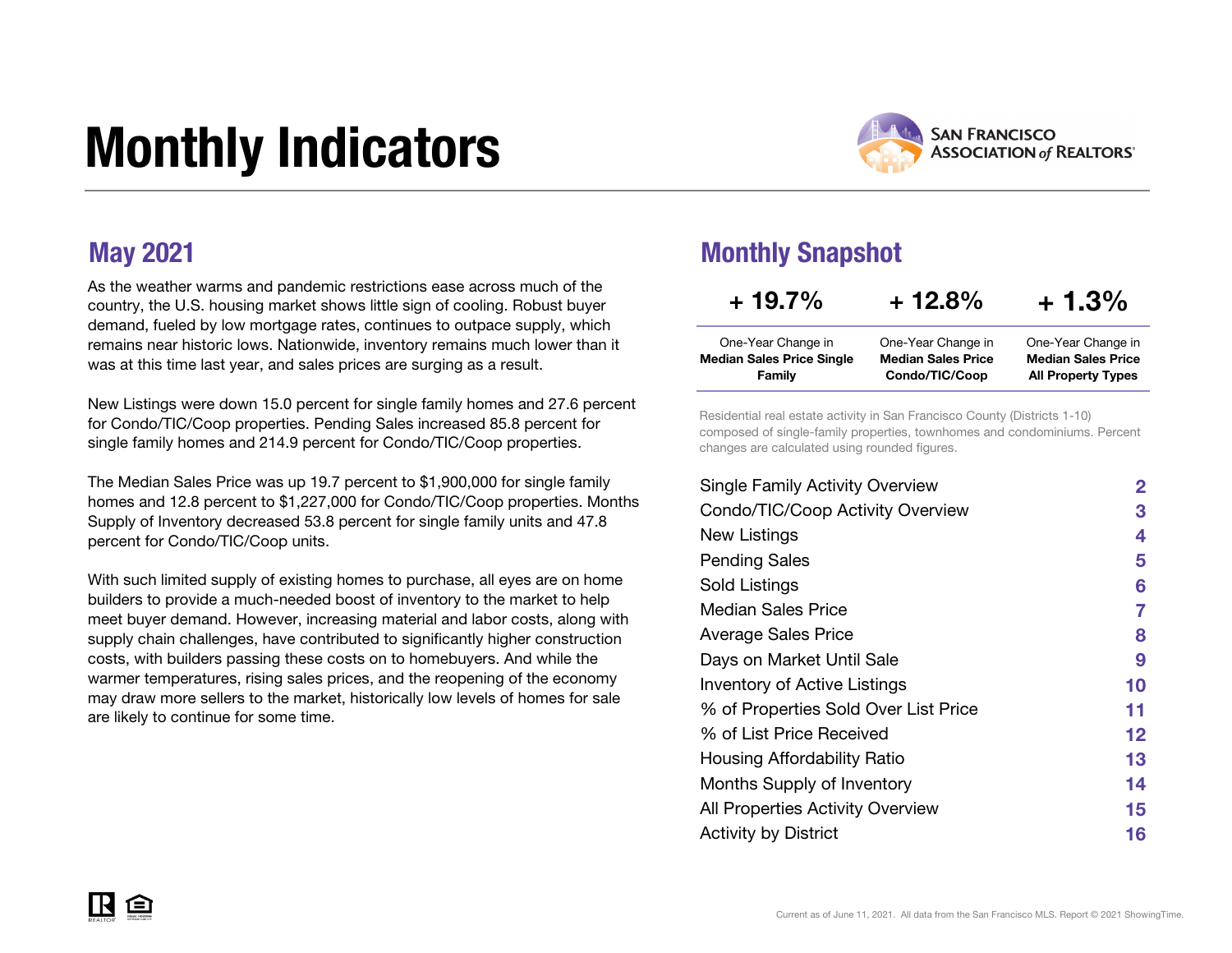## Single Family Activity Overview

Key metrics by report month and for year-to-date (YTD) starting from the first of the year.



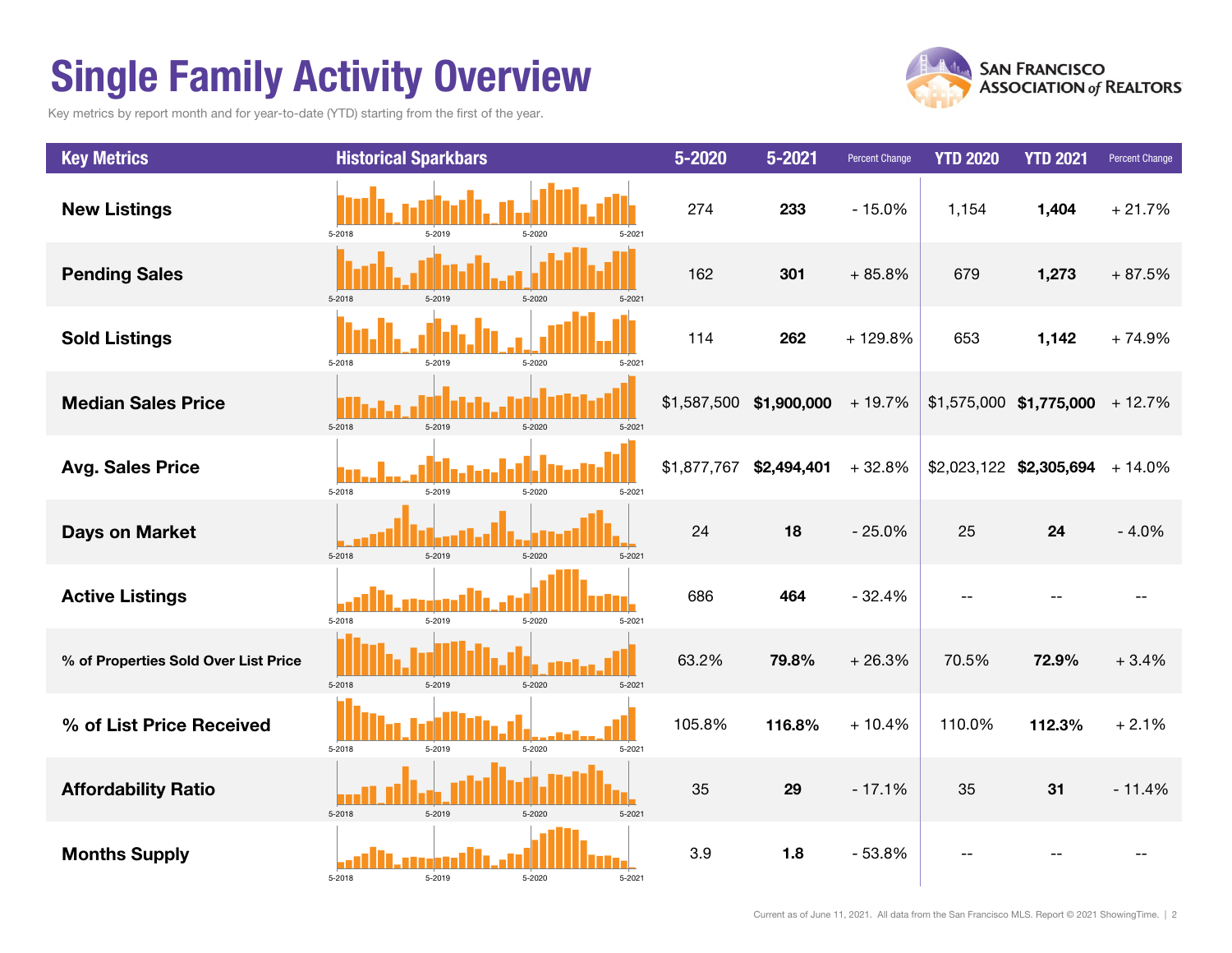## Condo/TIC/Coop Activity Overview

Key metrics by report month and for year-to-date (YTD) starting from the first of the year.



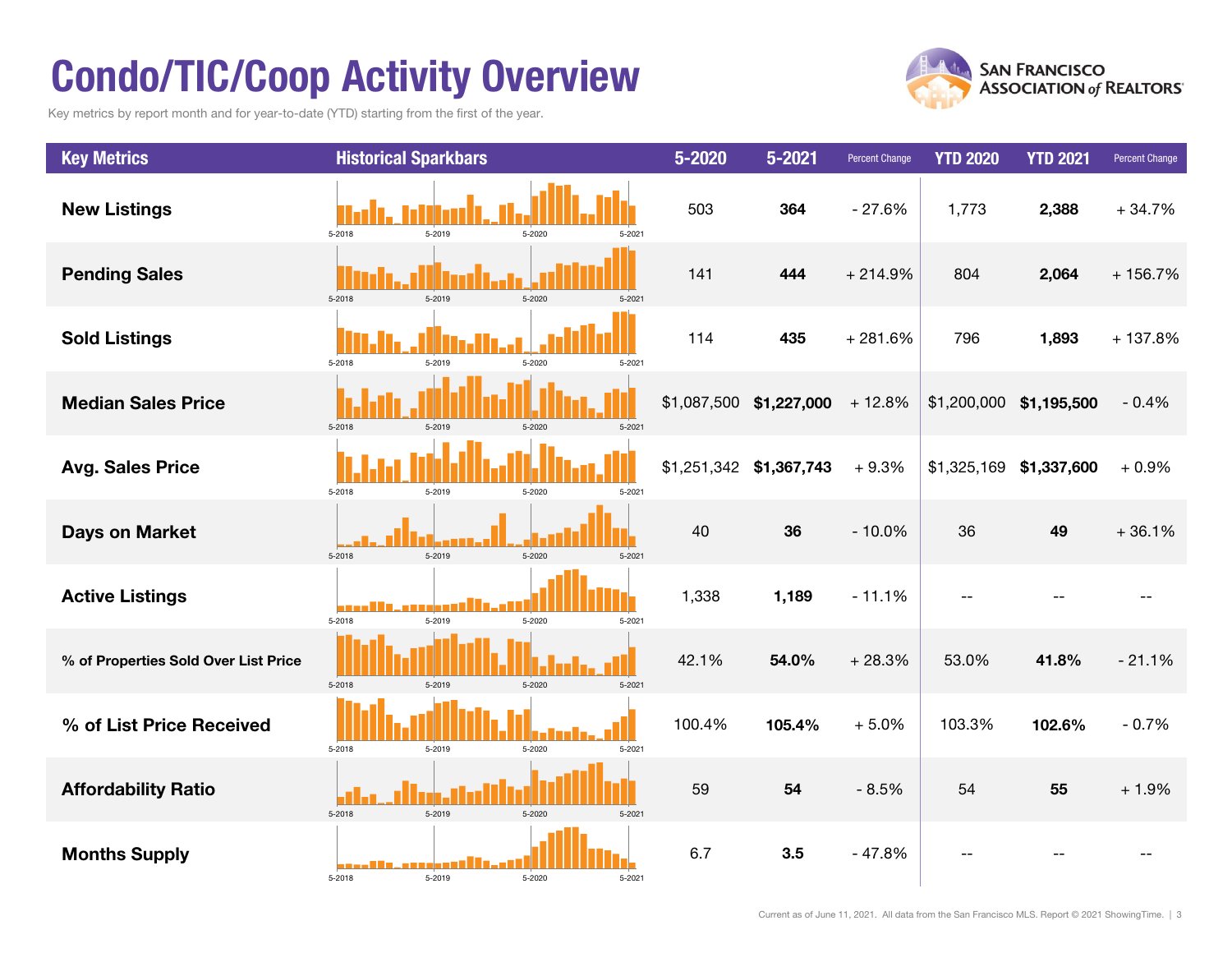### New Listings

A count of the properties that have been newly listed on the market in a given month.





| warms and                     |                  |                          |                    |                          |
|-------------------------------|------------------|--------------------------|--------------------|--------------------------|
| pandemic<br>restrictions ease | Single<br>Family | Year-Over-Year<br>Change | Condo/TIC/<br>Coop | Year-Over-Year<br>Change |
| Jun-2020                      | 359              | $+34.0%$                 | 579                | +89.2%                   |
| Jul-2020                      | 407              | $+75.4%$                 | 696                | $+112.8%$                |
| Aug-2020                      | 353              | $+29.3%$                 | 651                | $+96.7%$                 |
| Sep-2020                      | 356              | $+1.7%$                  | 663                | +27.0%                   |
| Oct-2020                      | 371              | $+33.9%$                 | 520                | +44.0%                   |
| Nov-2020                      | 240              | +42.0%                   | 249                | +47.3%                   |
| Dec-2020                      | 146              | $+53.7%$                 | 241                | +84.0%                   |
| Jan-2021.                     | 248              | $-3.9\%$                 | 520                | +37.2%                   |
| Feb-2021                      | 297              | $+9.2%$                  | 484                | +19.2%                   |
| Mar-2021                      | 321              | $+84.5%$                 | 584                | $+129.0%$                |
| Apr-2021                      | 305              | +73.3%                   | 436                | +89.6%                   |
| May-2021                      | 233              | $-15.0\%$                | 364                | $-27.6%$                 |
| 12-Month Avg                  | 303              | $+29.0\%$                | 499                | $+52.7%$                 |

#### Historical New Listings by Month

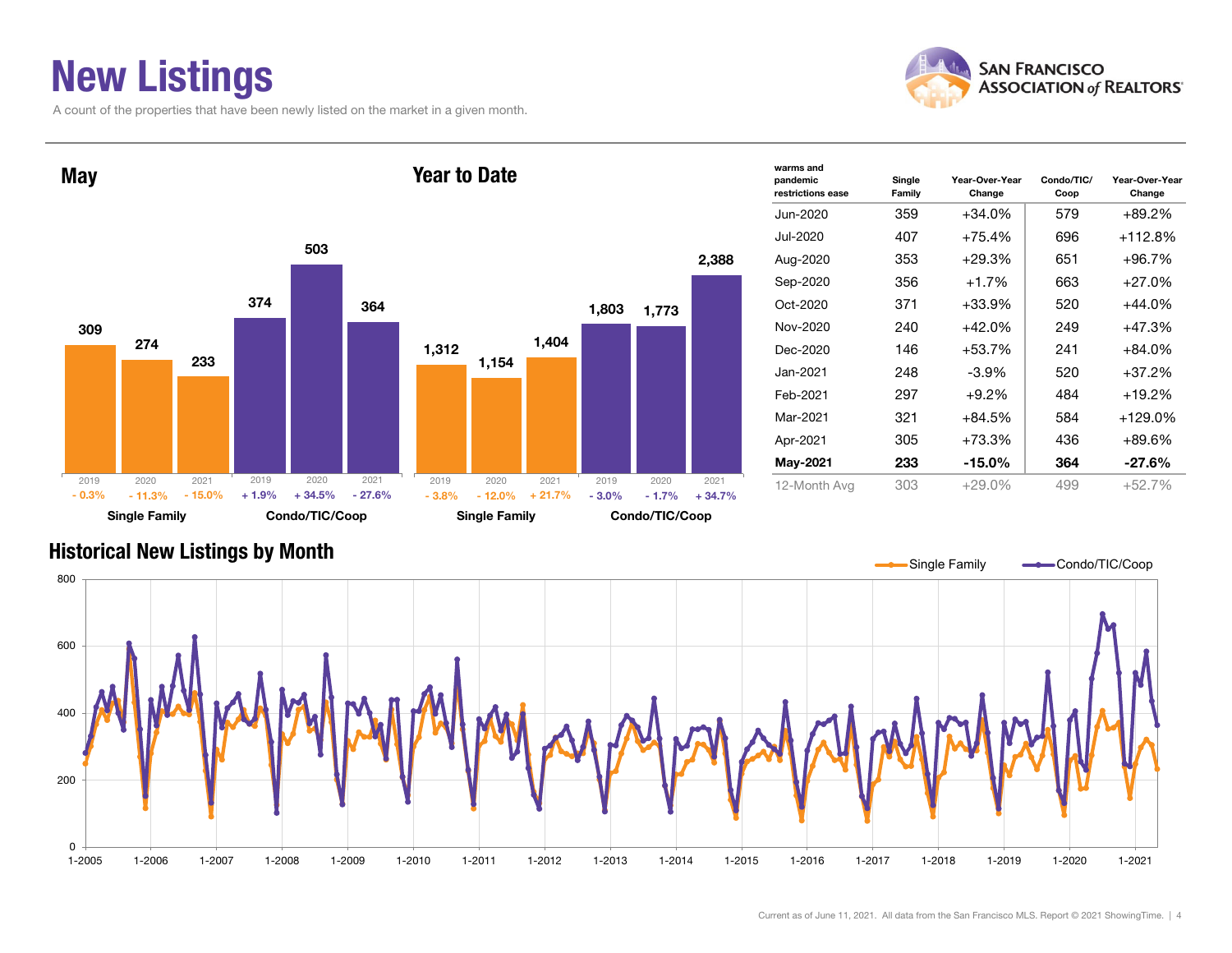### Pending Sales

A count of the properties on which offers have been accepted in a given month.





| warms and<br>pandemic<br>restrictions ease | Single<br>Family | Year-Over-Year<br>Change | Condo/TIC/<br>Coop | Year-Over-Year<br>Change |
|--------------------------------------------|------------------|--------------------------|--------------------|--------------------------|
| Jun-2020                                   | 227              | $+8.6\%$                 | 234                | -5.3%                    |
| Jul-2020                                   | 276              | $+29.6%$                 | 242                | $+12.6%$                 |
| Aug-2020                                   | 235              | $+37.4%$                 | 322                | $+54.8%$                 |
| Sep-2020                                   | 281              | $+29.5%$                 | 305                | $+33.2%$                 |
| Oct-2020                                   | 311              | $+17.8%$                 | 333                | $+5.4%$                  |
| Nov-2020                                   | 307              | $+38.3%$                 | 299                | $+26.2%$                 |
| Dec-2020                                   | 208              | $+56.4%$                 | 306                | $+100.0\%$               |
| Jan-2021.                                  | 174              | $+47.5%$                 | 292                | $+81.4%$                 |
| Feb-2021                                   | 225              | $+52.0%$                 | 378                | $+66.5%$                 |
| Mar-2021                                   | 288              | $+67.4%$                 | 472                | $+157.9%$                |
| Apr-2021                                   | 285              | +260.8%                  | 478                | $+419.6%$                |
| May-2021                                   | 301              | +85.8%                   | 444                | $+214.9%$                |
| 12-Month Avg                               | 260              | $+47.9%$                 | 342                | $+70.4%$                 |

#### Historical Pending Sales by Month

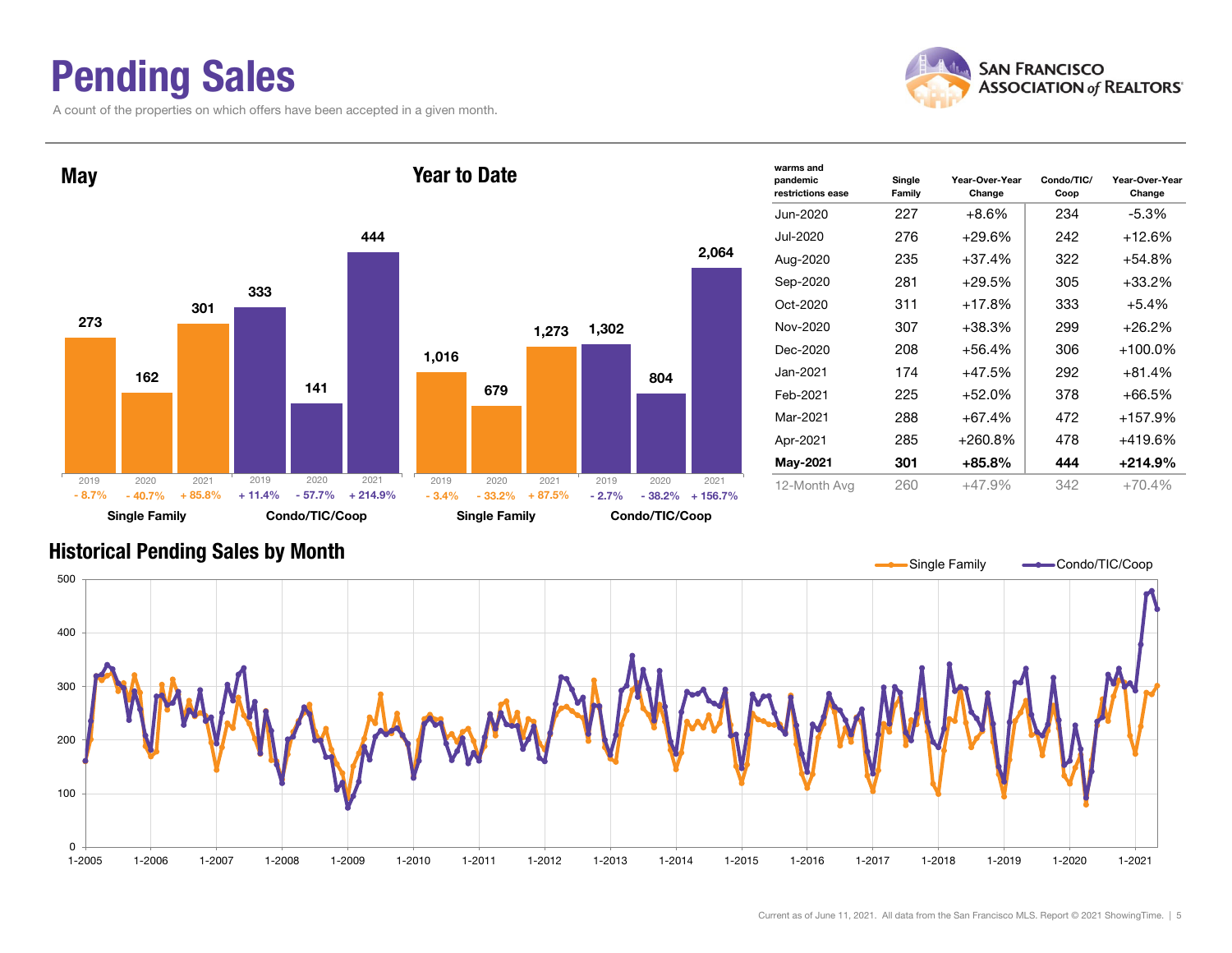### Sold Listings

A count of the actual sales that closed in a given month.





| warms and<br>pandemic<br>restrictions ease | Single<br>Family | Year-Over-Year<br>Change | Condo/TIC/<br>Coop | Year-Over-Year<br>Change |
|--------------------------------------------|------------------|--------------------------|--------------------|--------------------------|
| Jun-2020                                   | 181              | $-12.6%$                 | 177                | $-32.2%$                 |
| Jul-2020                                   | 238              | $-0.4\%$                 | 266                | $+6.8%$                  |
| Aug-2020                                   | 243              | $+24.6%$                 | 240                | $+12.1%$                 |
| Sep-2020                                   | 257              | +77.2%                   | 323                | +75.5%                   |
| Oct-2020                                   | 305              | $+10.9%$                 | 292                | $+8.6%$                  |
| Nov-2020                                   | 284              | +26.8%                   | 341                | $+25.8%$                 |
| Dec-2020                                   | 301              | $+43.3%$                 | 353                | $+54.1%$                 |
| Jan-2021.                                  | 162              | $+48.6%$                 | 268                | +77.5%                   |
| Feb-2021                                   | 162              | $+23.7%$                 | 278                | +56.2%                   |
| Mar-2021                                   | 268              | +49.7%                   | 455                | +92.8%                   |
| Apr-2021                                   | 288              | $+140.0\%$               | 457                | +290.6%                  |
| May-2021                                   | 262              | $+129.8%$                | 435                | $+281.6%$                |
| 12-Month Avg                               | 246              | $+37.4%$                 | 324                | $+57.1%$                 |

#### Historical Sold Listings by Month

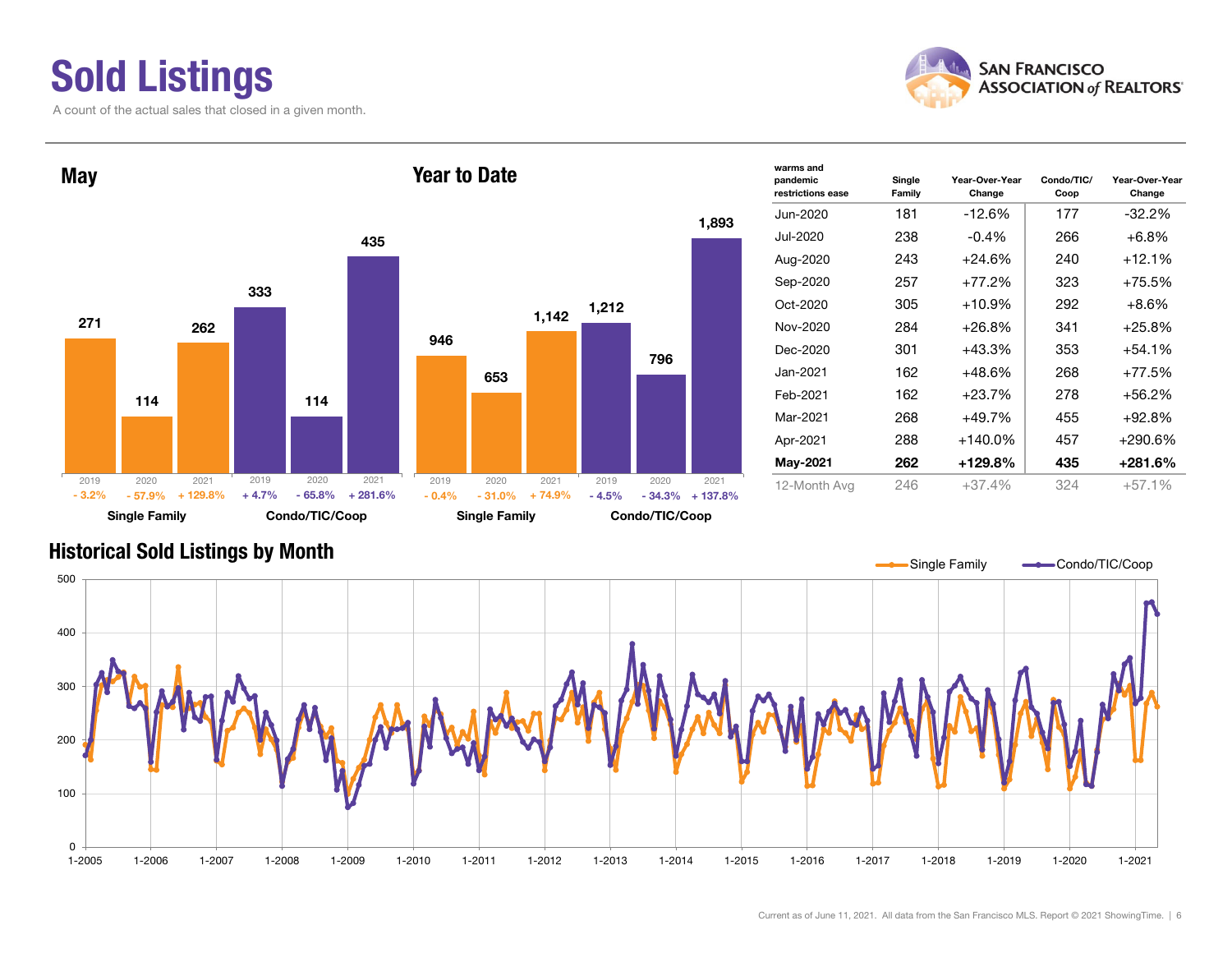### Median Sales Price

Point at which half of the sales sold for more and half sold for less, not accounting for seller concessions, in a given month.



| warms and<br>pandemic<br>restrictions ease | Single<br>Family | Year-Over-Year<br>Change | Condo/TIC/<br>Coop | Year-Over-Year<br>Change |
|--------------------------------------------|------------------|--------------------------|--------------------|--------------------------|
| Jun-2020                                   | \$1,730,000      | $-1.1%$                  | \$1,225,000        | $-5.4%$                  |
| Jul-2020                                   | \$1,604,000      | $+3.5%$                  | \$1,260,700        | $+5.1%$                  |
| Aug-2020                                   | \$1,625,000      | $+1.6%$                  | \$1,210,000        | $-2.1%$                  |
| Sep-2020                                   | \$1,650,000      | $+8.2\%$                 | \$1,175,000        | -9.6%                    |
| Oct-2020                                   | \$1,605,000      | $+0.3%$                  | \$1,152,500        | $-11.4%$                 |
| Nov-2020                                   | \$1,637,500      | $+7.2%$                  | \$1,172,125        | $+0.2%$                  |
| Dec-2020                                   | \$1,550,000      | +11.7%                   | \$1,100,000        | $-7.2%$                  |
| Jan-2021                                   | \$1,587,500      | $+8.7%$                  | \$1,072,500        | $-7.2\%$                 |
| Feb-2021                                   | \$1,655,000      | $+2.8%$                  | \$1,196,500        | $-5.0\%$                 |
| Mar-2021                                   | \$1,727,500      | $+9.7%$                  | \$1,220,000        | $-2.4%$                  |
| Apr-2021                                   | \$1,800,000      | $+12.1%$                 | \$1,200,000        | $-5.9\%$                 |
| May-2021                                   | \$1,900,000      | $+19.7%$                 | \$1,227,000        | +12.8%                   |
| 12-Month Avg*                              | \$1,675,000      | $+7.0%$                  | \$1,190,000        | $-2.5%$                  |

Historical Median Sales Price by Month

\* Median Sales Price for all properties from June 2020 through May 2021. This is not the average of the individual figures above.



#### **SAN FRANCISCO ASSOCIATION of REALTORS'**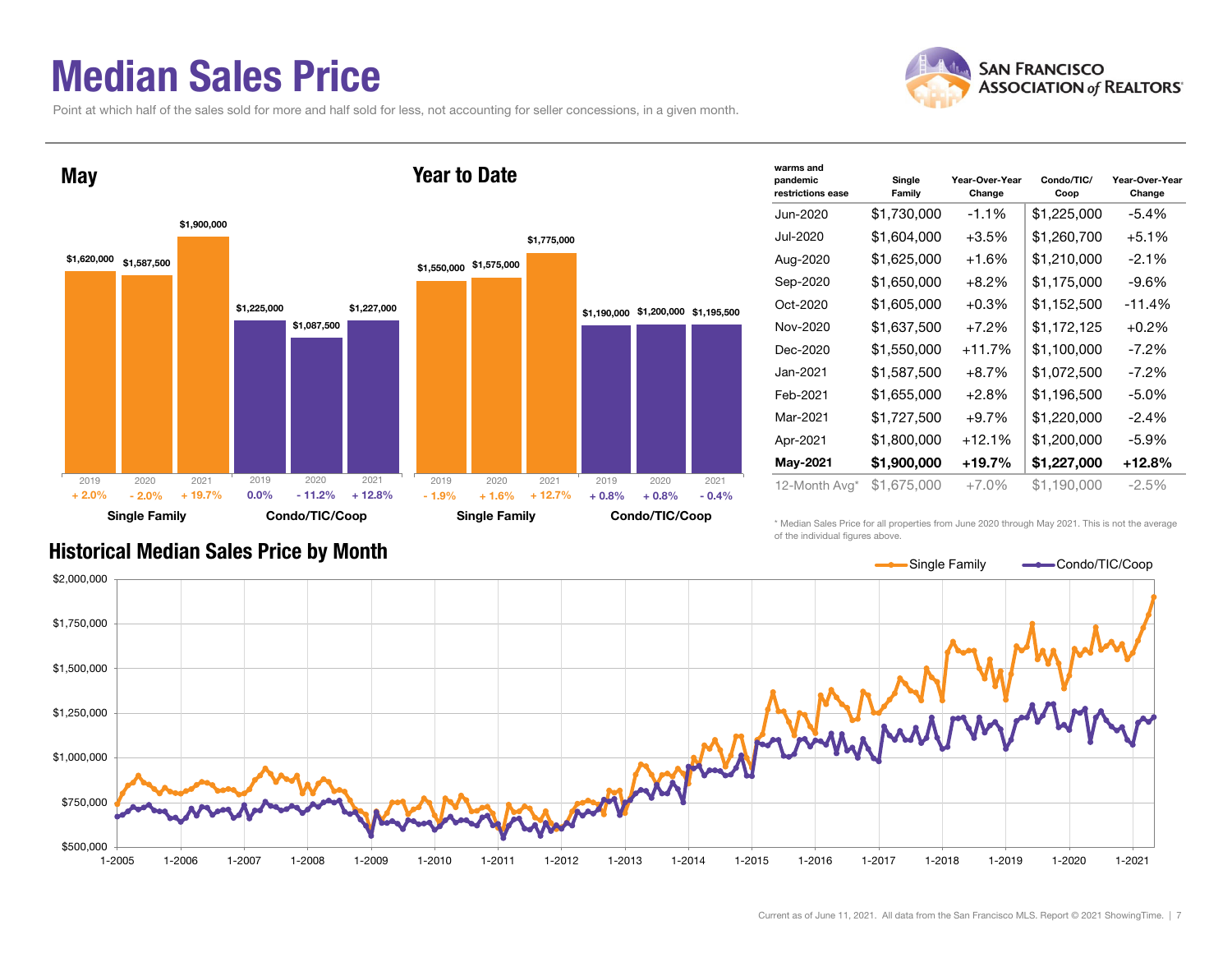### Average Sales Price

Average sales price for all closed sales, not accounting for seller concessions, in a given month.





| warms and<br>pandemic<br>restrictions ease | Single<br>Family | Year-Over-Year<br>Change | Condo/TIC/<br>Coop | Year-Over-Year<br>Change |
|--------------------------------------------|------------------|--------------------------|--------------------|--------------------------|
| Jun-2020                                   | \$2,200,915      | $+3.2\%$                 | \$1,415,327        | $-0.6%$                  |
| Jul-2020                                   | \$2,013,417      | $+5.5%$                  | \$1,397,387        | $+8.7%$                  |
| Aug-2020                                   | \$1,987,092      | $+8.7%$                  | \$1,326,561        | -2.7%                    |
| Sep-2020                                   | \$1,896,046      | $-4.6%$                  | \$1,306,022        | $-9.2\%$                 |
| Oct-2020                                   | \$1,907,545      | $+1.7%$                  | \$1,252,476        | $-12.2%$                 |
| Nov-2020                                   | \$2,035,750      | $+6.6%$                  | \$1,270,960        | $-3.1%$                  |
| Dec-2020                                   | \$2,014,010      | $+9.1%$                  | \$1,281,834        | $+2.7%$                  |
| Jan-2021.                                  | \$1,949,871      | $-8.3\%$                 | \$1,209,875        | -4.6%                    |
| Feb-2021                                   | \$2,266,482      | $+18.6%$                 | \$1,344,643        | $-0.5\%$                 |
| Mar-2021                                   | \$2,221,030      | $+9.5%$                  | \$1,367,937        | $+0.1%$                  |
| Apr-2021                                   | \$2,435,017      | +11.5%                   | \$1,349,323        | $+0.1%$                  |
| May-2021                                   | \$2,494,401      | $+32.8%$                 | \$1,367,743        | $+9.3%$                  |
| 12-Month Avg*                              | \$2,116,903      | $+8.4%$                  | \$1.324.613        | $-1.6%$                  |

#### Historical Average Sales Price by Month

\* Avg. Sales Price for all properties from June 2020 through May 2021. This is not the average of the individual figures above.

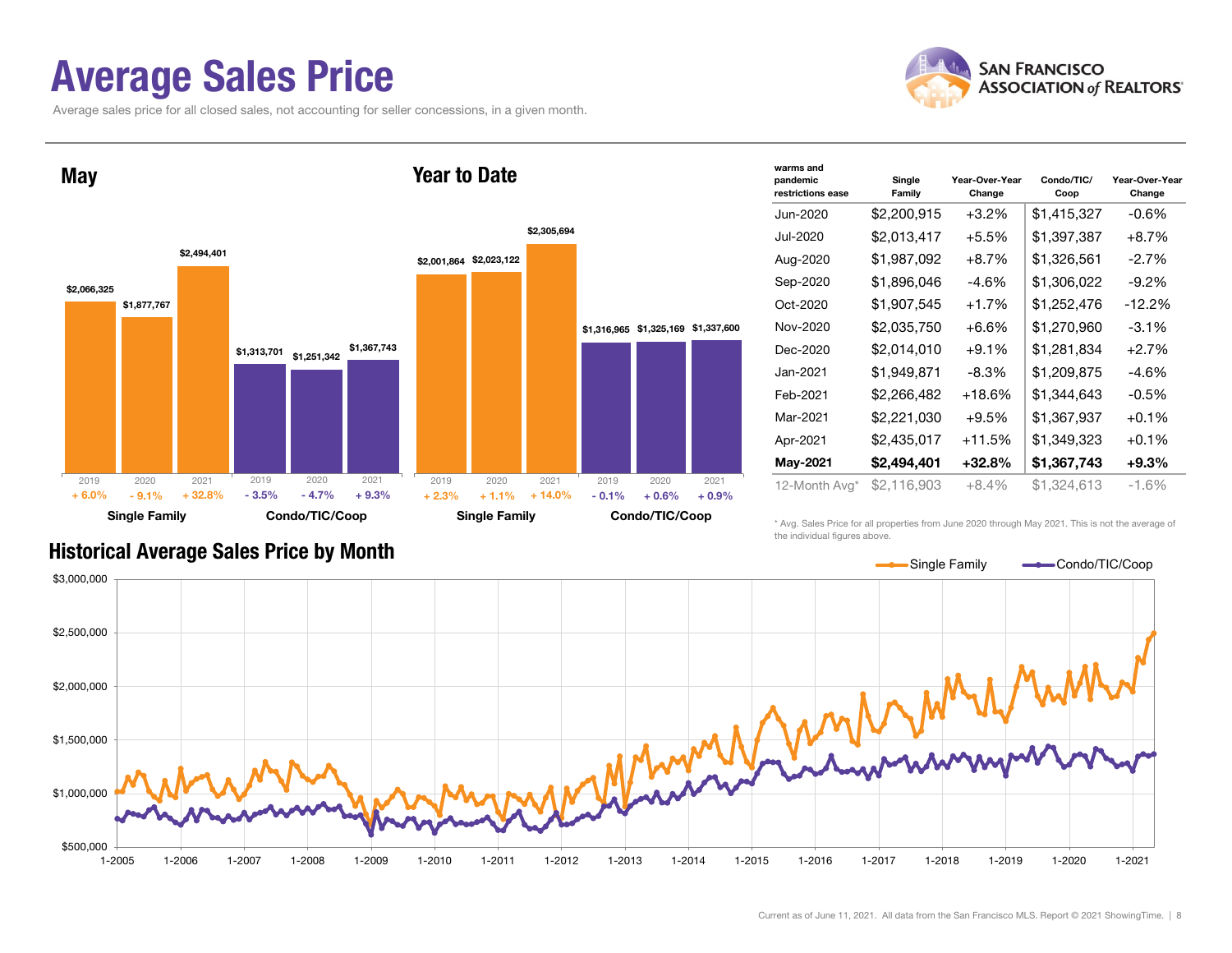### Days on Market Until Sale

Average number of days between when a property is listed and when an offer is accepted in a given month.





| warms and<br>pandemic<br>restrictions ease | Single<br>Family | Year-Over-Year<br>Change | Condo/TIC/<br>Coop | Year-Over-Year<br>Change |
|--------------------------------------------|------------------|--------------------------|--------------------|--------------------------|
| Jun-2020                                   | 26               | $+18.2%$                 | 34                 | $+6.3%$                  |
| Jul-2020                                   | 25               | $+8.7%$                  | 38                 | +15.2%                   |
| Aug-2020                                   | 24               | $-7.7\%$                 | 40                 | $+17.6%$                 |
| Sep-2020                                   | 25               | $-7.4\%$                 | 45                 | $+32.4%$                 |
| Oct-2020                                   | 27               | $+22.7%$                 | 41                 | $+41.4%$                 |
| Nov-2020                                   | 33               | $+37.5%$                 | 50                 | $+51.5%$                 |
| Dec-2020                                   | 35               | $+16.7%$                 | 62                 | $+29.2%$                 |
| Jan-2021                                   | 37               | $+2.8%$                  | 70                 | $+14.8%$                 |
| Feb-2021                                   | 30               | $+20.0%$                 | 62                 | $+121.4%$                |
| Mar-2021                                   | 23               | $+9.5%$                  | 45                 | +66.7%                   |
| Apr-2021                                   | 19               | $-5.0\%$                 | 44                 | $+37.5%$                 |
| May-2021                                   | 18               | $-25.0\%$                | 36                 | $-10.0\%$                |
| 12-Month Avg*                              | 26               | $+7.2%$                  | 47                 | $+34.3%$                 |
|                                            |                  |                          |                    |                          |

\* Days on Market for all properties from June 2020 through May 2021. This is not the average of the individual figures above.



#### Historical Days on Market Until Sale by Month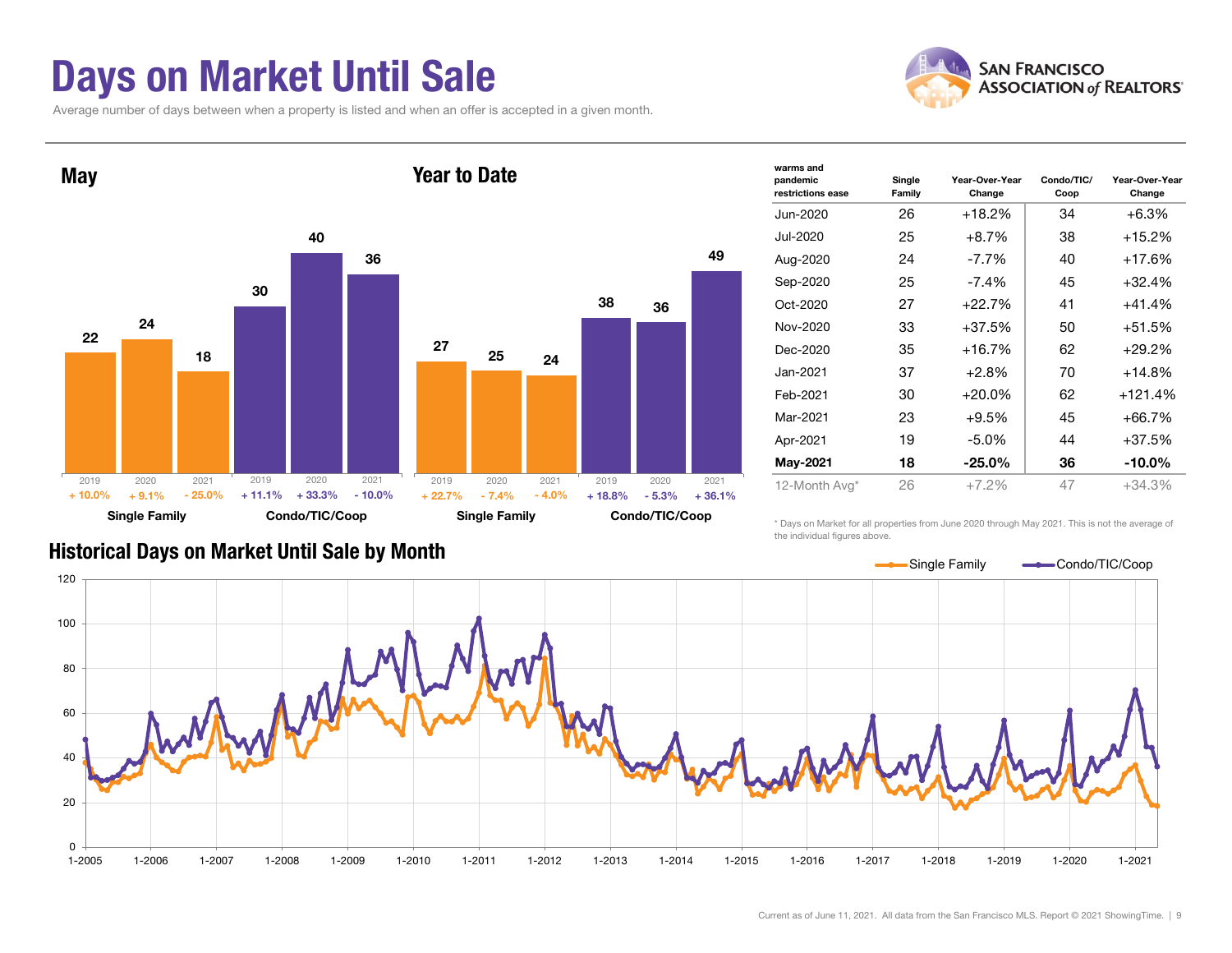### Inventory of Active Listings

The number of properties available for sale in active status at the end of a given month.





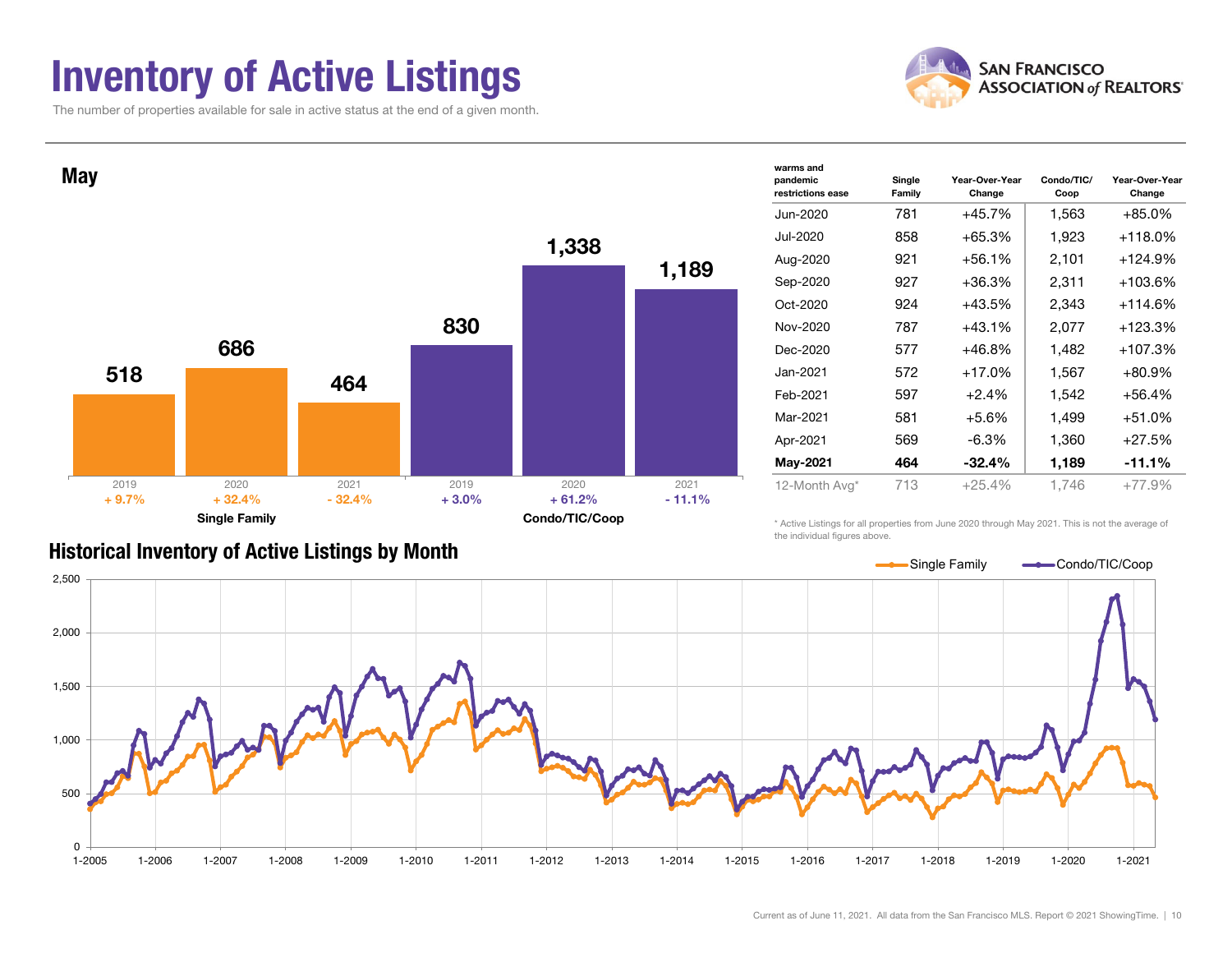### % of Properties Sold Over List Price

concessions.

**ASSOCIATION of REALTORS'** Percentage found when dividing the number of properties sold by properties sold over its original list price, not accounting for seller



| warms and                     |                  |                          |                    |                          |
|-------------------------------|------------------|--------------------------|--------------------|--------------------------|
| pandemic<br>restrictions ease | Single<br>Family | Year-Over-Year<br>Change | Condo/TIC/<br>Coop | Year-Over-Year<br>Change |
| Jun-2020                      | 55.2%            | $-31.6%$                 | 31.1%              | $-51.4%$                 |
| Jul-2020                      | 64.7%            | $-21.1%$                 | 44.4%              | $-36.5%$                 |
| Aug-2020                      | 65.8%            | $-20.3%$                 | 34.2%              | $-40.5%$                 |
| Sep-2020                      | 65.0%            | $-12.8%$                 | 34.4%              | $-41.4%$                 |
| Oct-2020                      | 67.5%            | $-16.0\%$                | 42.8%              | $-33.8%$                 |
| Nov-2020                      | 61.6%            | $-20.2\%$                | 32.8%              | -49.2%                   |
| Dec-2020                      | 63.1%            | -7.6%                    | 28.6%              | $-38.8%$                 |
| Jan-2021                      | 58.0%            | $-7.3\%$                 | 21.6%              | $-33.5%$                 |
| Feb-2021                      | 68.5%            | $-6.5%$                  | 35.3%              | $-44.4%$                 |
| Mar-2021                      | 74.3%            | $-5.0\%$                 | 42.6%              | $-29.2%$                 |
| Apr-2021                      | 76.0%            | $+8.6%$                  | 45.1%              | $-24.6%$                 |
| May-2021                      | 79.8%            | $+26.3\%$                | 54.0%              | $+28.3\%$                |
| 12-Month Avg                  | 67.2%            | $-11.4%$                 | 38.5%              | $-34.4%$                 |

**SAN FRANCISCO** 

#### Historical % of Properties Sold Over List Price by Month

\* % of Properties Sold Over List Price for all properties from June 2020 through May 2021. This is not the average of the individual figures above.

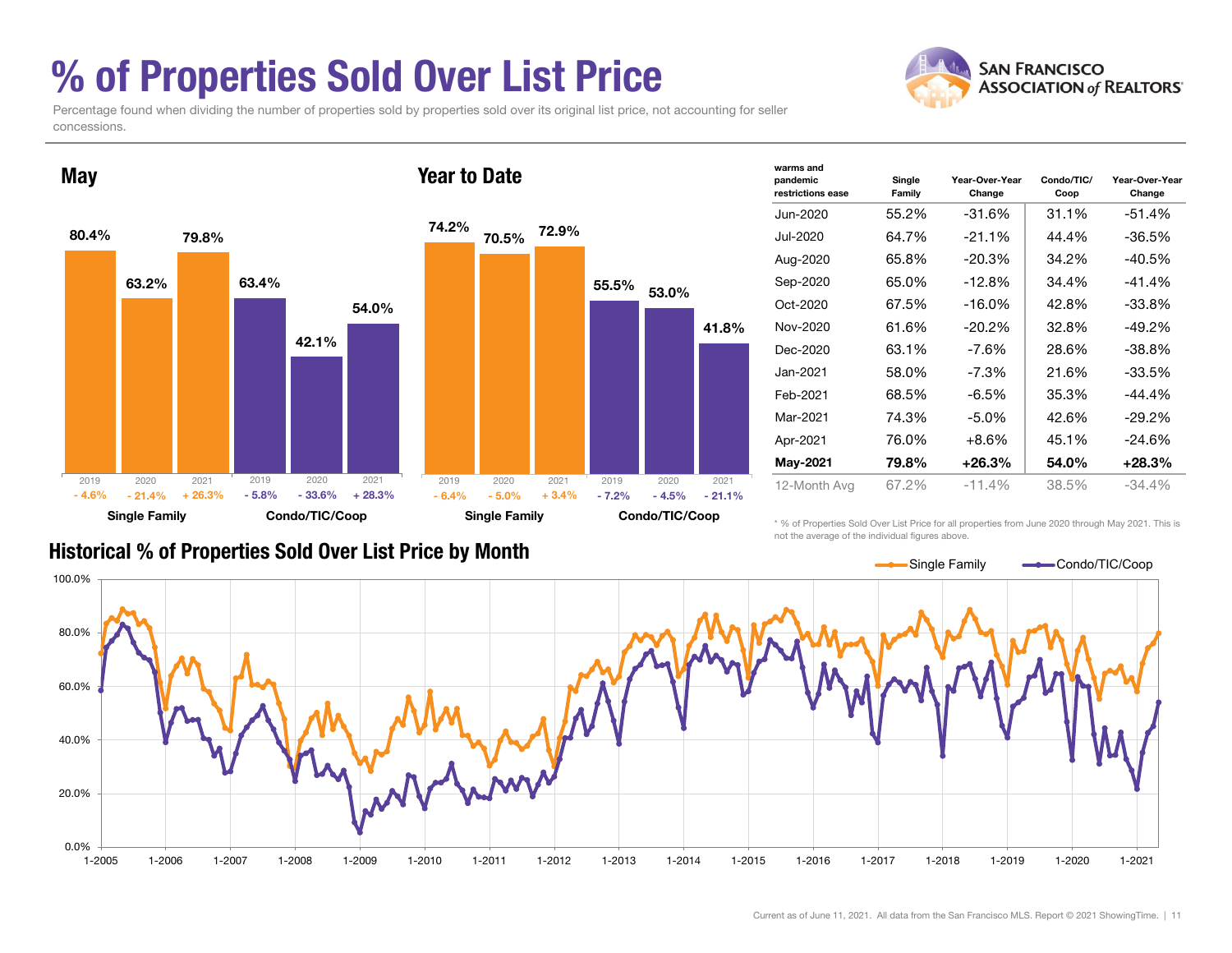### % of List Price Received



Percentage found when dividing a property's sales price by its most recent list price, then taking the average for all properties sold in a given month, not accounting for seller concessions.



| warms and<br>pandemic<br>restrictions ease | Single<br>Family | Year-Over-Year<br>Change | Condo/TIC/<br>Coop | Year-Over-Year<br>Change |
|--------------------------------------------|------------------|--------------------------|--------------------|--------------------------|
| Jun-2020                                   | 105.6%           | $-8.2\%$                 | 99.9%              | $-6.8\%$                 |
| Jul-2020                                   | 106.0%           | $-8.0\%$                 | 101.0%             | $-6.0\%$                 |
| Aug-2020                                   | 107.5%           | $-6.1%$                  | 100.4%             | $-4.7\%$                 |
| Sep-2020                                   | 106.8%           | $-5.2\%$                 | 100.2%             | $-4.5%$                  |
| Oct-2020                                   | 108.1%           | $-4.8%$                  | 101.3%             | $-4.3%$                  |
| Nov-2020                                   | 106.0%           | $-5.3%$                  | 100.2%             | $-4.7\%$                 |
| Dec-2020                                   | 106.0%           | $-3.5%$                  | 99.3%              | $-3.6\%$                 |
| Jan-2021                                   | 105.2%           | $-1.7%$                  | 98.6%              | $-1.8%$                  |
| Feb-2021                                   | 109.8%           | $-1.6%$                  | 100.7%             | $-4.3%$                  |
| Mar-2021                                   | 112.3%           | $-1.6%$                  | 102.4%             | $-1.6%$                  |
| Apr-2021                                   | 113.8%           | +4.6%                    | 103.7%             | $-1.5%$                  |
| May-2021                                   | 116.8%           | +10.4%                   | 105.4%             | $+5.0\%$                 |
| 12-Month Avg*                              | 108.9%           | $-3.1\%$                 | 101.4%             | $-3.3%$                  |

Historical % of List Price Received by Month

\* % of List Price Received for all properties from June 2020 through May 2021. This is not the average of the individual figures above.

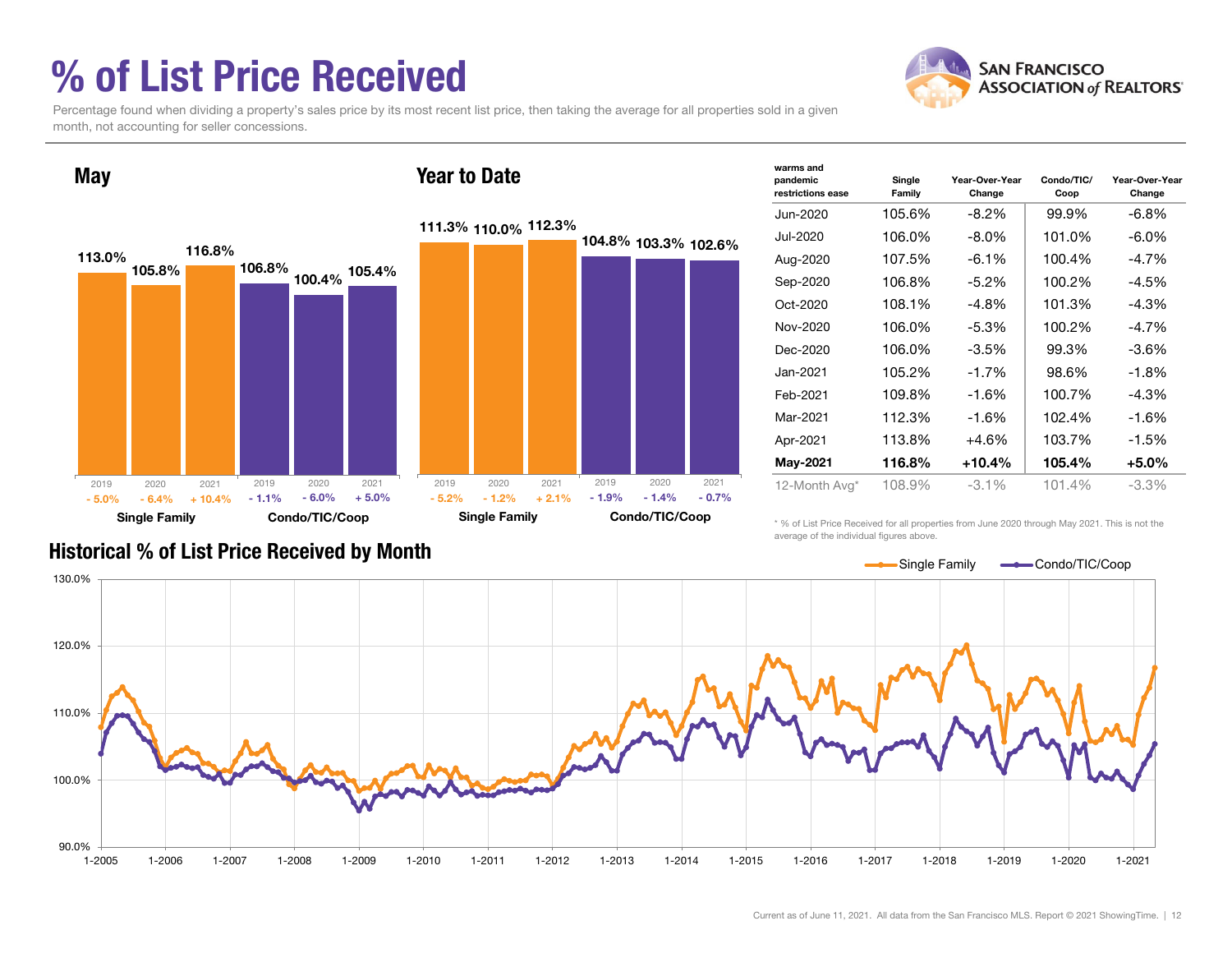## Housing Affordability Ratio

**SAN FRANCISCO ASSOCIATION of REALTORS'** 

This index measures housing affordability for the region. For example, an index of 120 means the median household income is 120% of what is necessary to qualify for the median-priced home under prevailing interest rates. A higher number means greater affordability.



| Condo/TIC/Coop<br><b>Single Family</b> |                 |                   |                 |                  |                 |
|----------------------------------------|-----------------|-------------------|-----------------|------------------|-----------------|
| 2019<br>$+3.2%$                        | 2020<br>$+9.4%$ | 2021<br>$-11.4\%$ | 2019<br>$+4.3%$ | 2020<br>$+10.2%$ | 2021<br>$+1.9%$ |
|                                        |                 |                   |                 |                  |                 |
|                                        |                 |                   |                 |                  |                 |
|                                        |                 |                   |                 |                  |                 |
| 32                                     | 35              | 31                |                 |                  |                 |
|                                        |                 |                   |                 |                  |                 |
|                                        |                 |                   | 49              | 54               |                 |
|                                        |                 |                   |                 |                  | 55              |
| rear to Date                           |                 |                   |                 |                  |                 |

| warms and                     |                  |                          |                    |                          |
|-------------------------------|------------------|--------------------------|--------------------|--------------------------|
| pandemic<br>restrictions ease | Single<br>Family | Year-Over-Year<br>Change | Condo/TIC/<br>Coop | Year-Over-Year<br>Change |
| Jun-2020                      | 32               | $+10.3%$                 | 54                 | $+20.0\%$                |
| Jul-2020                      | 35               | $+6.1%$                  | 53                 | $+6.0%$                  |
| Aug-2020                      | 35               | $+2.9%$                  | 56                 | $+9.8\%$                 |
| Sep-2020                      | 35               | $0.0\%$                  | 57                 | $+18.8%$                 |
| Oct-2020                      | 36               | $+5.9%$                  | 59                 | $+20.4%$                 |
| Nov-2020                      | 35               | $+2.9%$                  | 59                 | $+13.5%$                 |
| Dec-2020                      | 37               | $-2.6%$                  | 62                 | $+19.2%$                 |
| Jan-2021                      | 36               | $-2.7%$                  | 63                 | $+14.5%$                 |
| Feb-2021                      | 33               | $-2.9\%$                 | 53                 | $+3.9%$                  |
| Mar-2021                      | 31               | $-6.1%$                  | 53                 | $+8.2%$                  |
| Apr-2021                      | 31               | $-8.8\%$                 | 55                 | $+7.8%$                  |
| May-2021                      | 29               | $-17.1%$                 | 54                 | $-8.5\%$                 |
| 12-Month Avg*                 | 34               | $-14.9%$                 | 34                 | $+5.9%$                  |

\* Affordability Ratio for all properties from June 2020 through May 2021. This is not the average of the individual figures above.



#### Historical Housing Affordability Ratio by Month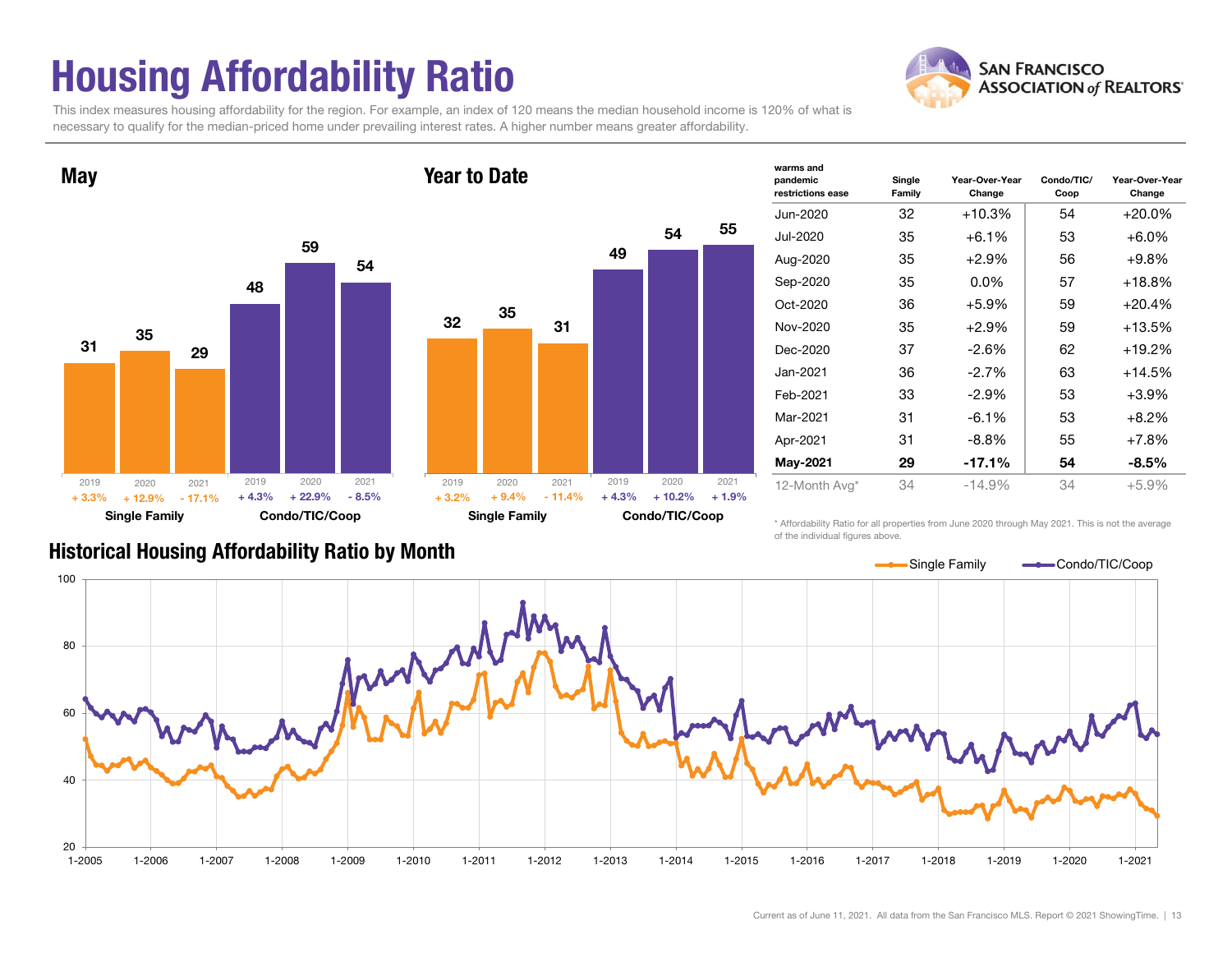### Months Supply of Inventory



The inventory of homes for sale at the end of a given month, divided by the average monthly pending sales from the last 12 months.



#### Historical Months Supply of Inventory by Month

the individual figures above.

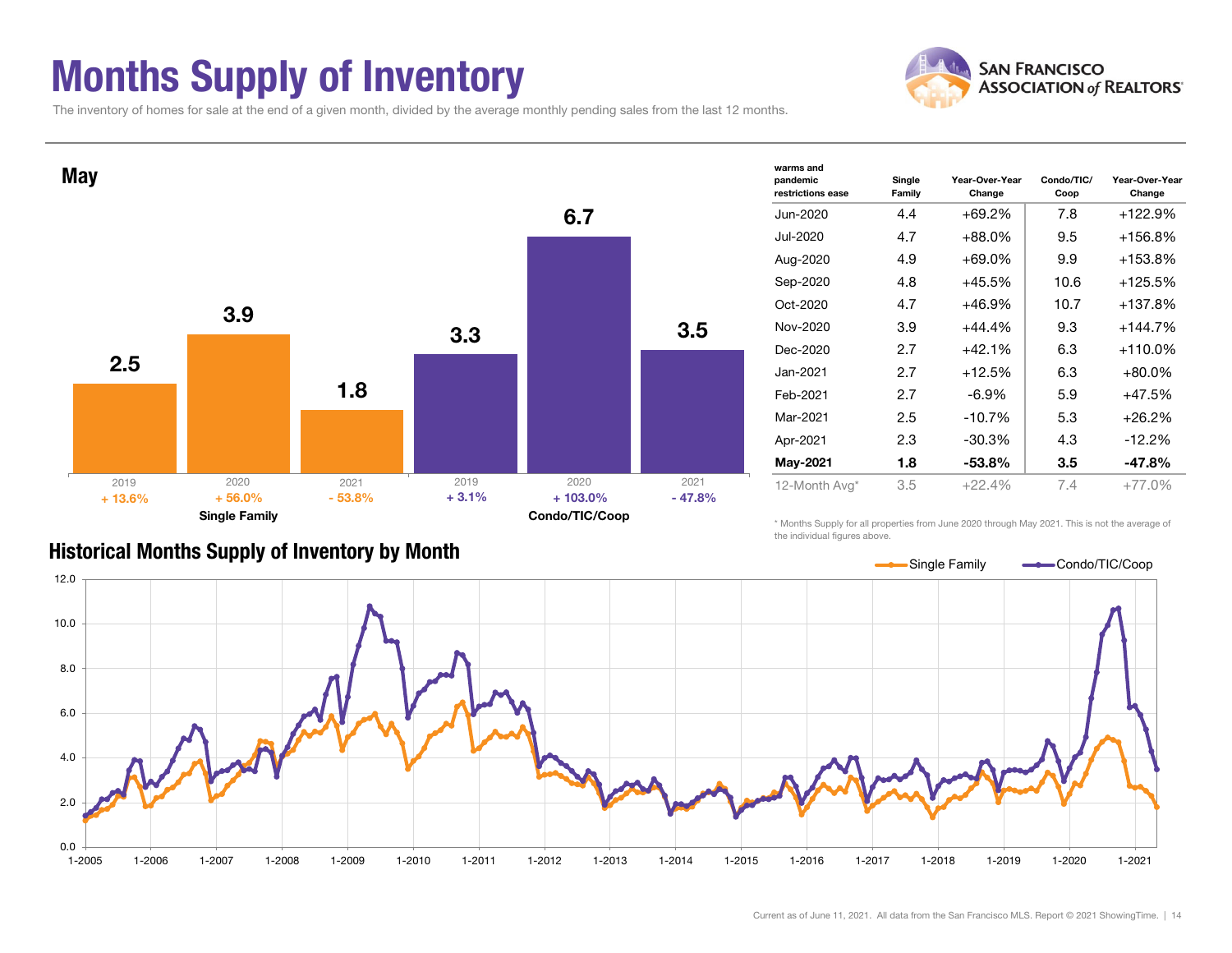### All Properties Activity Overview

Key metrics by report month and for year-to-date (YTD) starting from the first of the year.